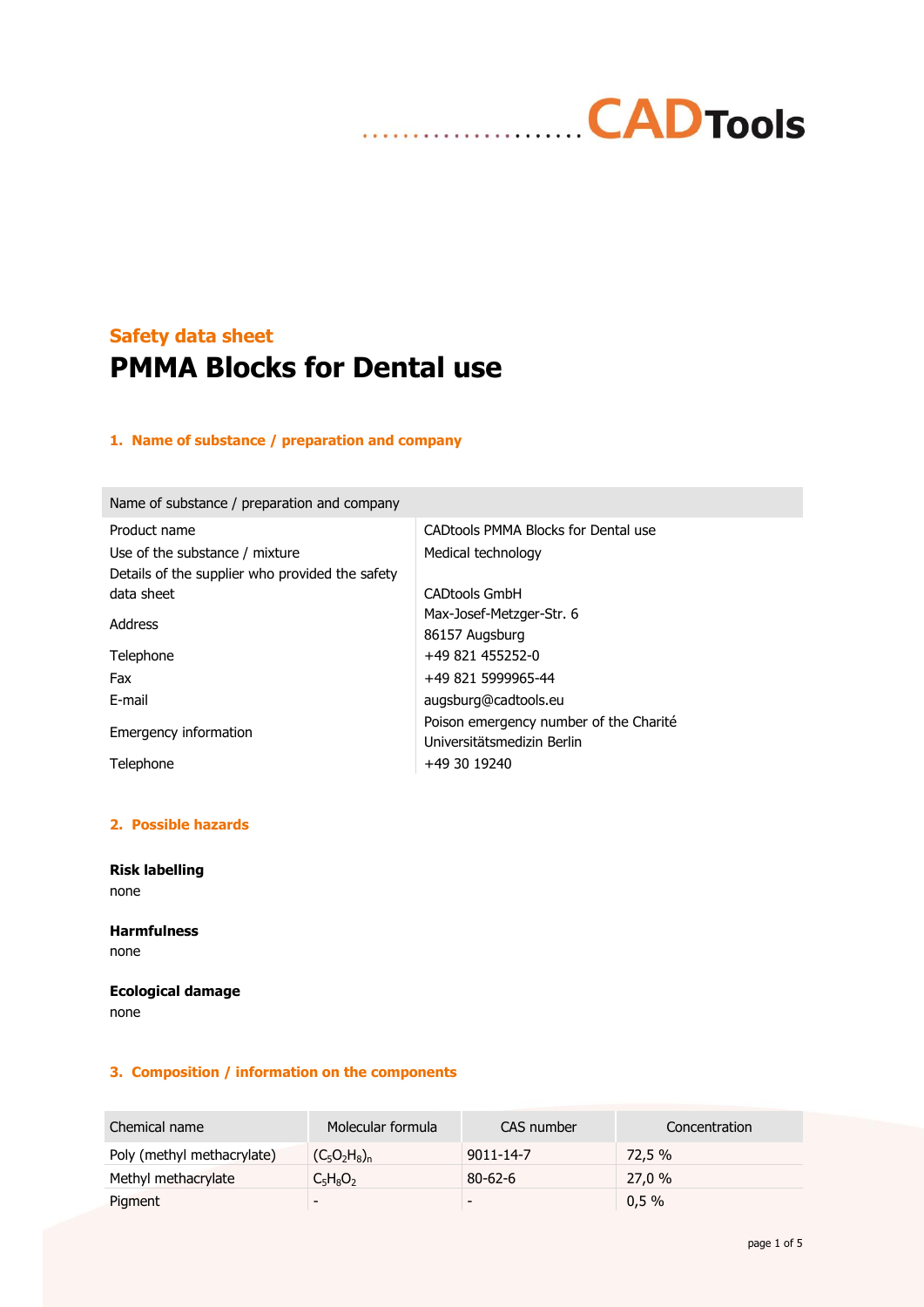# **CADTools** . . . . . . . . . . . . . .

## **4. Description of the measures**

| Description of the measures |                                                                                                                              |
|-----------------------------|------------------------------------------------------------------------------------------------------------------------------|
| After inhalation            | Get out in the fresh air and consult a doctor if your<br>airways are irritated.                                              |
| After skin contact          | Thoroughly clean with warm water and soap.                                                                                   |
|                             | Get medical advice in case of skin irritation.                                                                               |
| After eye contact           | Rinse carefully and thoroughly with the eye shower or<br>with cold, clean water, if necessary consult an<br>ophthalmologist. |
| After ingestion             | Rinse out your mouth immediately and then drink plenty<br>of water.                                                          |

## **5. Fire-fighting measures**

| Fire-fighting measures                         |                                                                                                        |
|------------------------------------------------|--------------------------------------------------------------------------------------------------------|
| Suitable extinguishing agents                  | Use water spray, alcohol-resistant foam, dry chemical, or<br>carbon dioxide.                           |
| Unsuitable extinguishing agents                | not known                                                                                              |
| Particular hazards during fire fighting        | not known                                                                                              |
| Special protective equipment for fire fighters | In the event of fire, wear self-contained breathing<br>apparatus and standard extinguishing equipment. |
| More information                               | Do not allow extinguishing agents to get into surface<br>water or the groundwater system.              |

## **6. Accidental release measures**

## **Personal protective measures**

not known

#### **Environmental protection measures** not known

## **Methods for cleaning up / taking up**

Pick up mechanically and dispose of in suitable containers.

### **Additional information**

none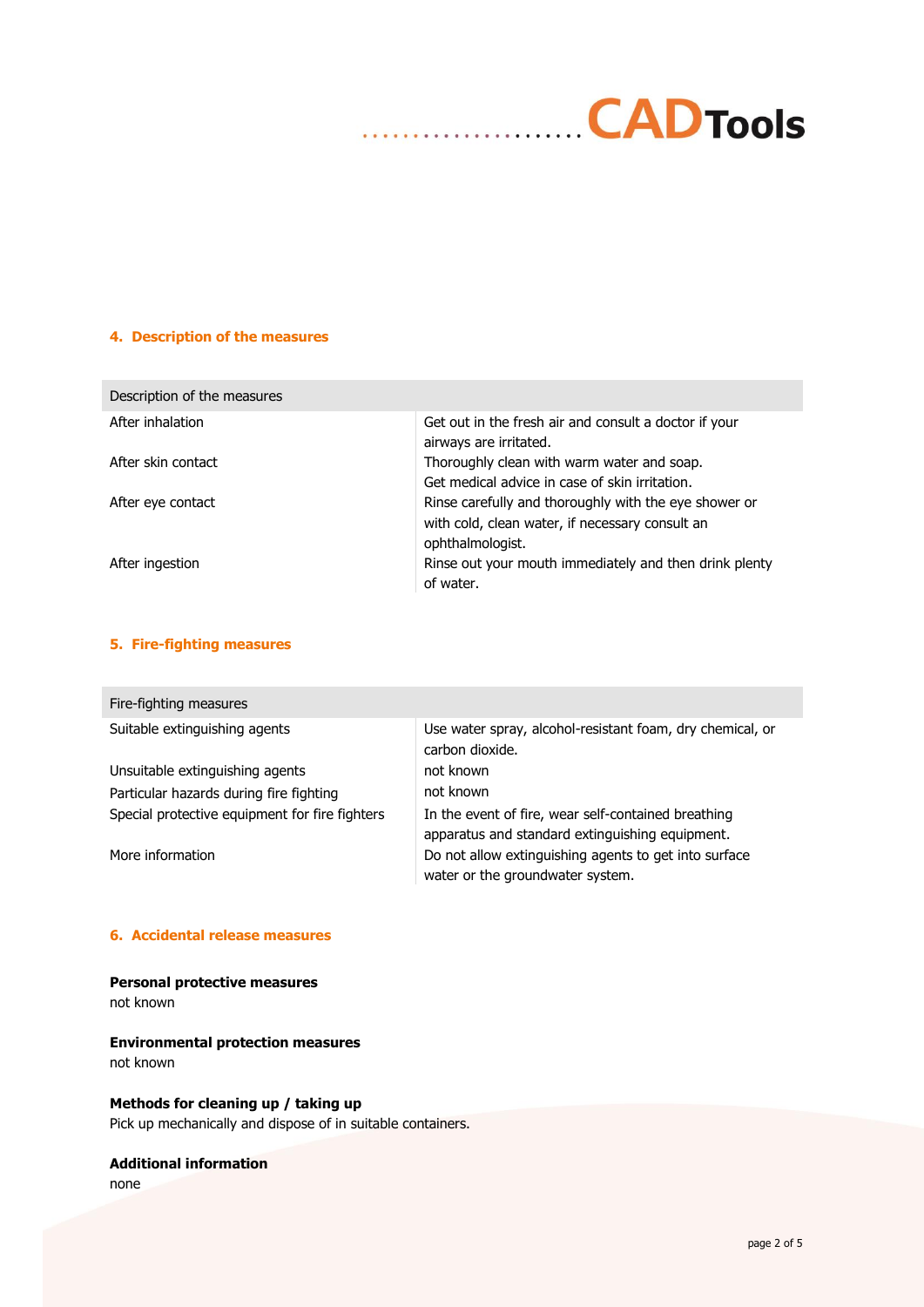# **CADTools** . . . . . . . . . . **. . .** .

## **7. Handling and storage**

### **Handling**

No special actions required. Wash hands thoroughly after handling.

#### **Storage**

Store in a cool and dry place. Store away from open flames, hot surfaces and sources of ignition.

## **8. Exposure controls and personal protective equipment**

| Parameters to be controlled                                                                                             |                                                                                                                                                                               |
|-------------------------------------------------------------------------------------------------------------------------|-------------------------------------------------------------------------------------------------------------------------------------------------------------------------------|
| Exposure limit values<br>Limitation of exposure monitoring<br>Limitation and monitoring of exposure in<br>the workplace | not known<br>not known<br>Do not smoke, eat or drink while working.<br>Keep away from food and beverages. Rinse out your mouth<br>immediately and then drink plenty of water. |
| Personal protective equipment                                                                                           |                                                                                                                                                                               |

| Eye protection         | Safety goggles                                                 |
|------------------------|----------------------------------------------------------------|
| Respiratory protection | Respiratory protection                                         |
| Skin protection        | Protective gloves                                              |
| Technical protection   | The dust must be aspirated immediately at the point of origin. |
|                        |                                                                |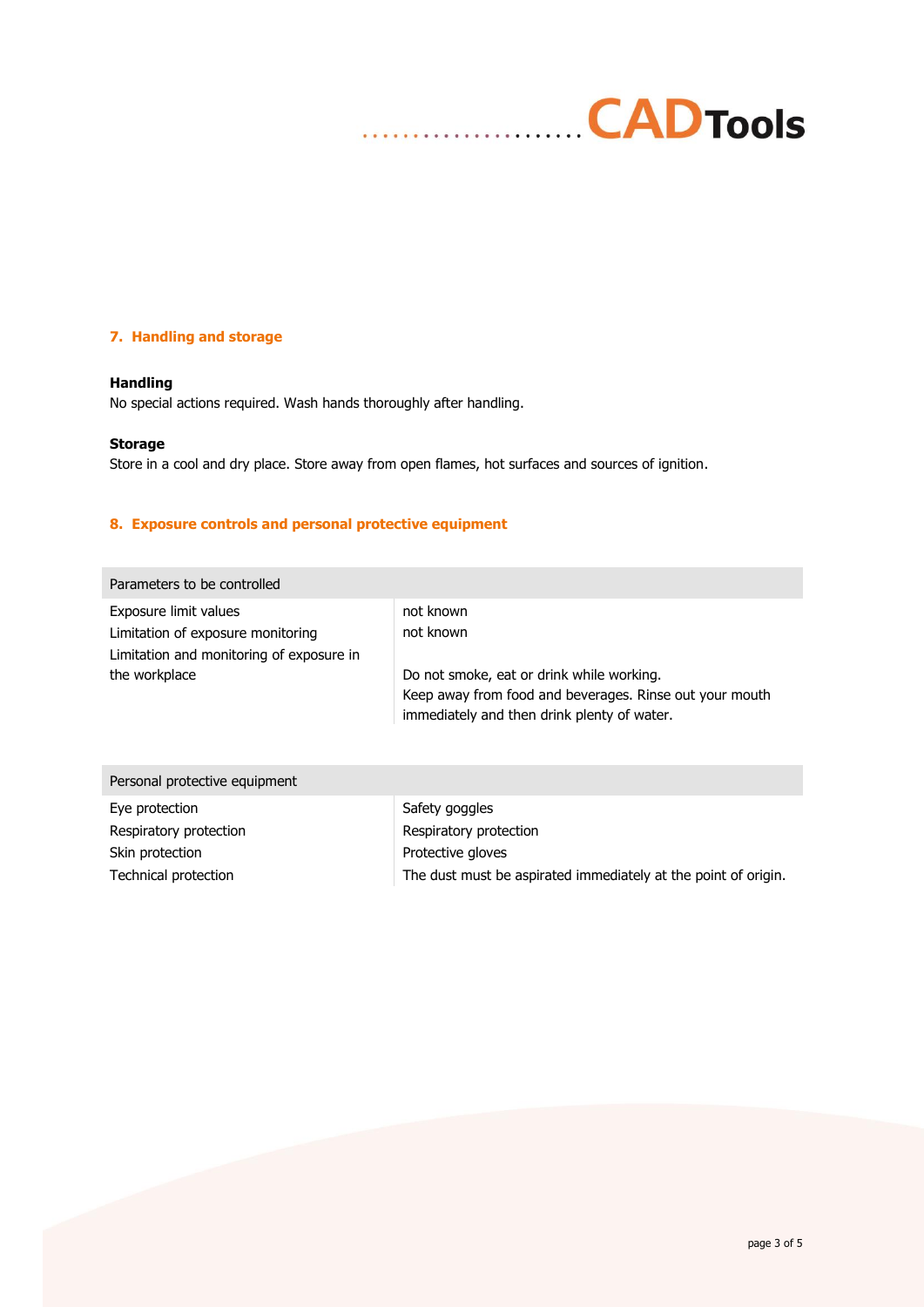## **CADTools**  $\ddotsc$  $\ddotsc$

## **9. Physical and chemical properties**

| Physical and chemical properties |                                                                   |
|----------------------------------|-------------------------------------------------------------------|
| Appearance                       | industrially manufactured solid                                   |
| Colour                           | Crystal clear, A1, A2, A3, A3.5, A4, B1, B2, B3, B4, C1, C2, C3,  |
|                                  | C <sub>4</sub> , D <sub>2</sub> , D <sub>3</sub> , D <sub>4</sub> |
| Odour                            | odourless                                                         |
| Melting temperature              | 165 °C                                                            |
| Boiling temperature              | no data available                                                 |
| Flash point                      | $>$ 280 °C                                                        |
| <b>Explosion limits</b>          | no data available                                                 |
| Relativ density                  | 1,17 g / cm <sup>3</sup>                                          |
| Vapor density                    | no data available                                                 |
| Water solubility                 | insoluble                                                         |
| PH value                         | no data available                                                 |
| Vapor pressure                   | no data available                                                 |
| Self-igniting                    | not self-igniting                                                 |

## **10. Stability and reactivity**

## Stability and reactivity

Chemische Stabilität stable under normal conditions Possibility of hazardous reactions not known Conditions to avoid not known Substances to avoid Hazardous decomposition products hot applicable

Reactivity **Network** no particular hazards to mention.

### **11. Toxicology**

No toxicological information is available.